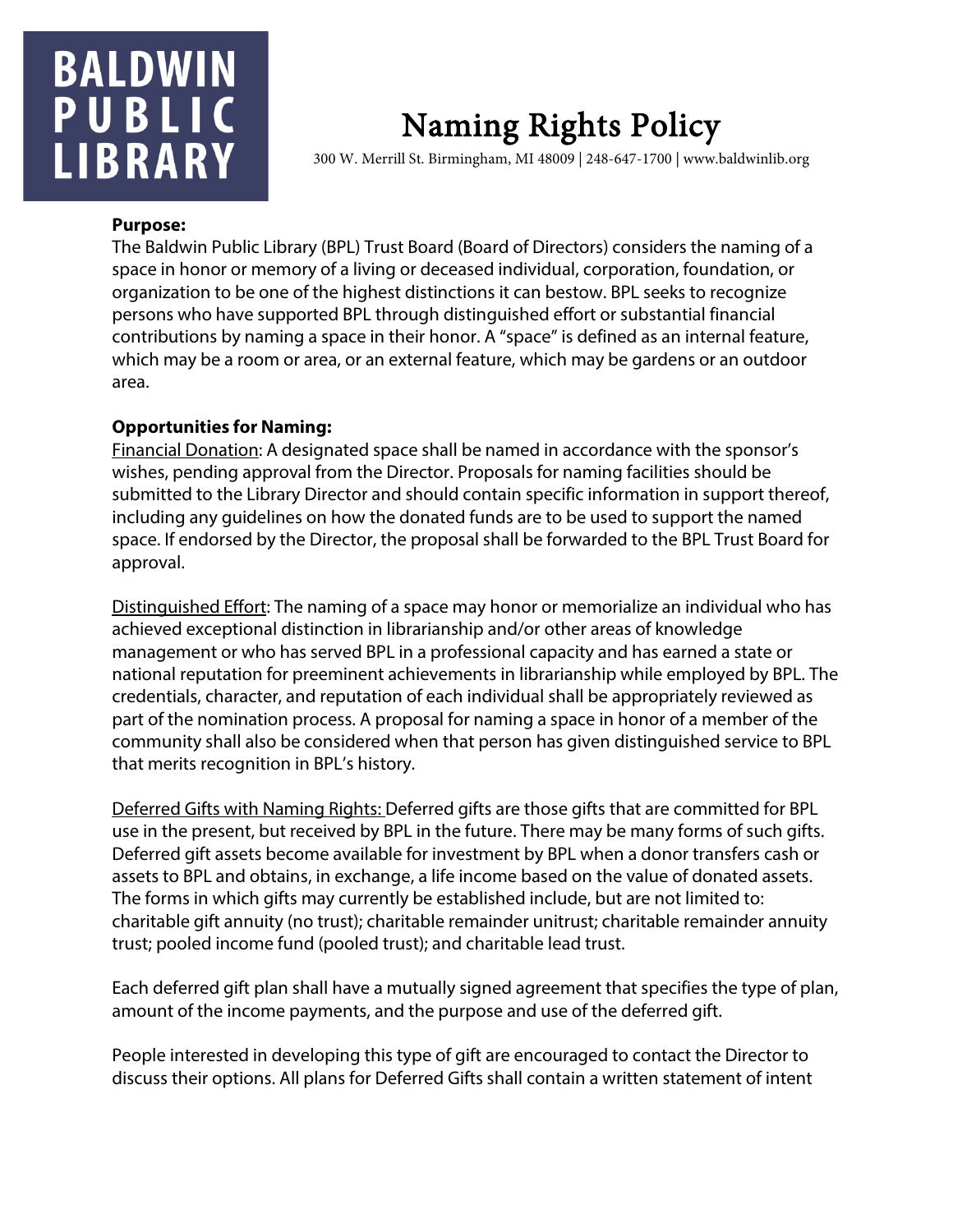with full details of the gift. The Director shall submit a recommendation to the BPL Trust Board for final acceptance.

Once a deferred gift has received formal acceptance by the BPL Trust Board, the gift shall be considered as irrevocable.

#### **General Guidelines:**

BPL shall use the following guidelines to make decisions on the merits of each naming opportunity:

- 1. Negotiations for the naming rights for a particular space may be initiated by the Director, a benefactor, or other interested parties.
- 2. In the event that the flow of funds agreed to constitute a naming opportunity ceases before the agreed time, the Director may recommend to the Trust Board that the use of the benefactor's name for the space be discontinued.
- 3. When a major building project is to be undertaken, a tailored naming policy may be proposed. Such a policy shall require the endorsement of the Director for recommendation to the BPL Trust Board.
- 4. If an individual or organization, after which a space has been named, comes into disrepute at BPL or in the community at large, the Director may recommend to the BPL Trust Board that the use of the name be discontinued.
- 5. The Director shall submit all requests for naming rights to the BPL Trust Board in writing. The request shall contain a recommendation based on the criteria and objectives outlined in this policy. The BPL Trust Board shall review and research each submitted naming nomination on its individual merits.
- 6. All contract documents must be finalized before BPL issues final approval for a naming opportunity and declares the officially recognized name of the space.
- 7. Publicity for the proposed naming of the space may not occur until the recommendation for naming is approved by the BPL Trust Board.
- 8. Naming rights shall remain in place for a period of at least twenty-five (25) years, although a plaque shall remain in the location in perpetuity, acknowledging the name and the donation. In the event the space is significantly altered in a timeframe less than 75% of the agreed upon time when the gift was made, the BPL Trust Board shall roll the name forward in a similar capacity.

### **Gift Recognition Replacement-Special Considerations:**

Naming Rights Policy adopted by the BPL Board on May 19, 2008. Revised June 18, 2012, June 20, 2016, March 21, 2022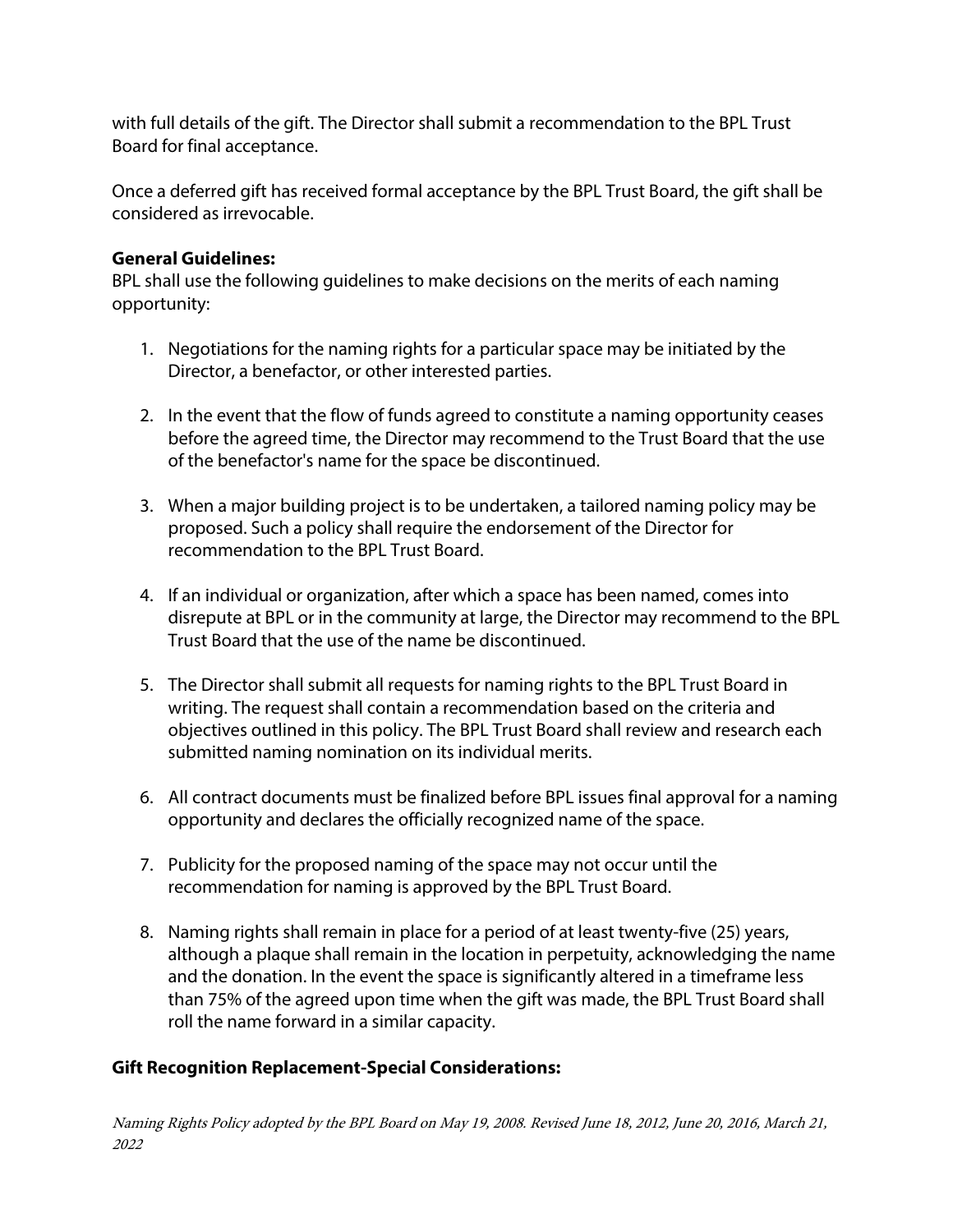A request to rename, add a second name, or remove a name from a space shall conform to the following principles:

Any request to rename, add, or remove a name from a space within BPL should include documentation pertaining to the original approval and subsequent name change proposal. In the event that donor names must be removed for new construction, or in the event is destroyed by natural disaster and is rebuilt to be used for its original purpose, recognition shall be replaced per the original agreement.

In the event a building is drastically altered through construction, the BPL Trust Board shall reserve the right to add or alter gift recognition, including the name of the space. Any donor plaques displaced as a result of this shall be rededicated in an alternative location in accordance with the timeframe developed for the original gift.

When a named space has reached the end of its useful life and shall be replaced or substantially renovated, the replaced or renovated space may be renamed in recognition of a new donor or honoree. Appropriate recognition of earlier donors or honorees shall be included in or adjacent to new, renovated or redeveloped spaces.

### **Dedication Ceremony and Plaque:**

Upon approval of the naming by the BPL Trust Board, an appropriate dedication ceremony may be planned and conducted. The donor and the donor's guests, the BPL Trust Board, and the Executive Board of the Friends of the Baldwin Public Library shall be notified at an early date to ensure attendance and participation. A dedication plaque or comparable marking may be erected at the ceremony. All building plaques must conform to the signage that has been selected for the area in size, design, location, materials, and content.